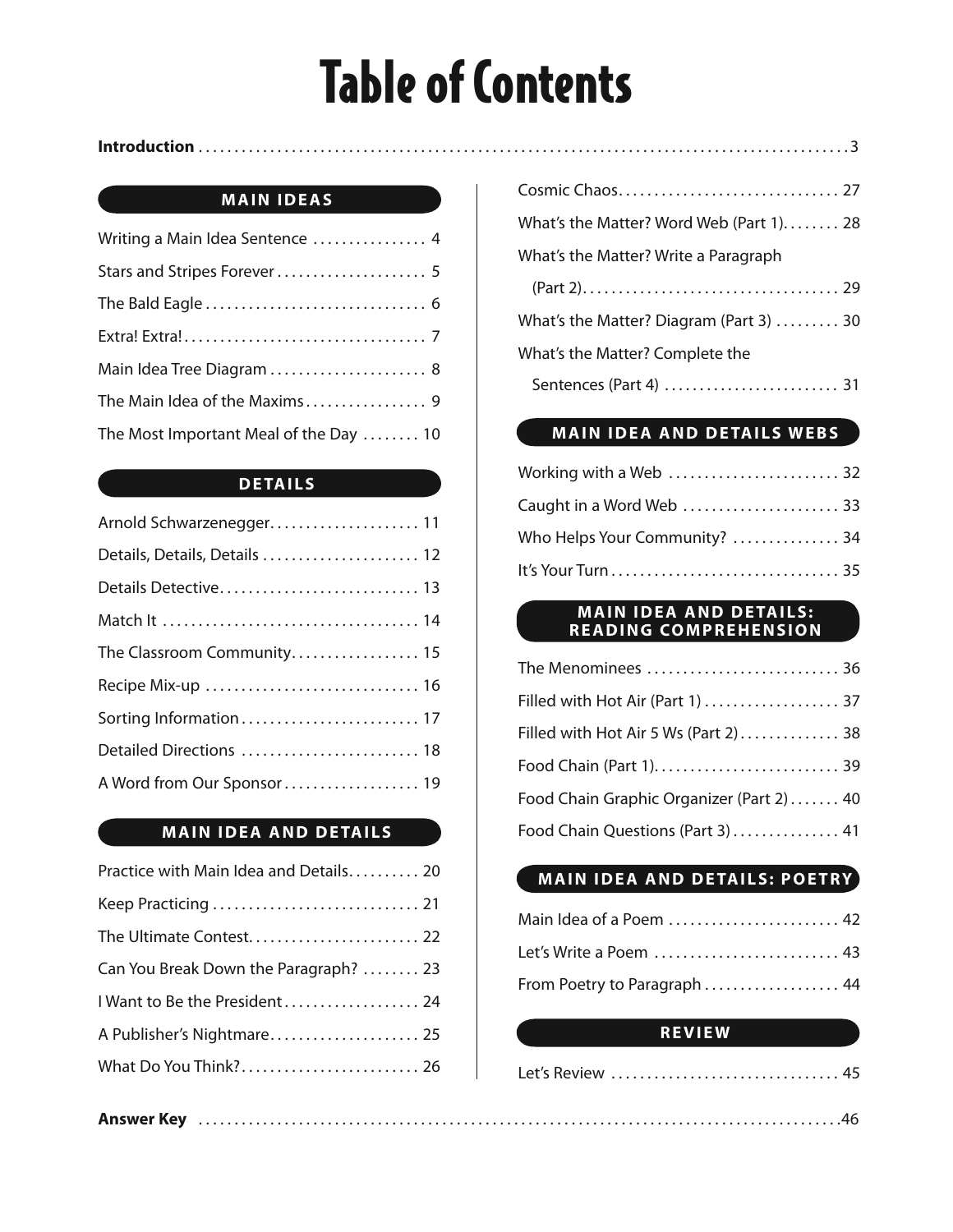# Introduction

ain Idea and Details 3–4 contains<br>
ready-to-use activity pages to<br>
provide students with skill<br>
practice. The book helps children<br>
to understand the main idea, main idea ready-to-use activity pages to provide students with skill practice. The book helps children sentences, and details. The activities give students practice in figuring out what the main idea and main idea sentences are in a variety of written works. It helps them realize how details provide the information that proves the main idea.

The activities can be used to supplement and enhance what you are already teaching in your classroom. Give an activity page to students as independent class work, or send the pages home as homework to reinforce skills taught in class. An answer key is included at the end of the book as a convenient reference.

This book provides activities that will directly assist students in practicing skills and concepts. Students will receive reinforcement in the following skills:

- $\mathcal Q$  Identifying the main idea
- $\mathcal I$  Identifying details
- $\mathcal P$  Writing details to support a main idea
- $\mathcal D$  Writing a main idea to go with a list of details
- $\mathcal D$  Creating webs

Use Main Idea and Details 3–4 to reinforce or extend concepts and skills. "Recharge" skill review with the ready-to-go activities in this book, and give students the power to succeed!

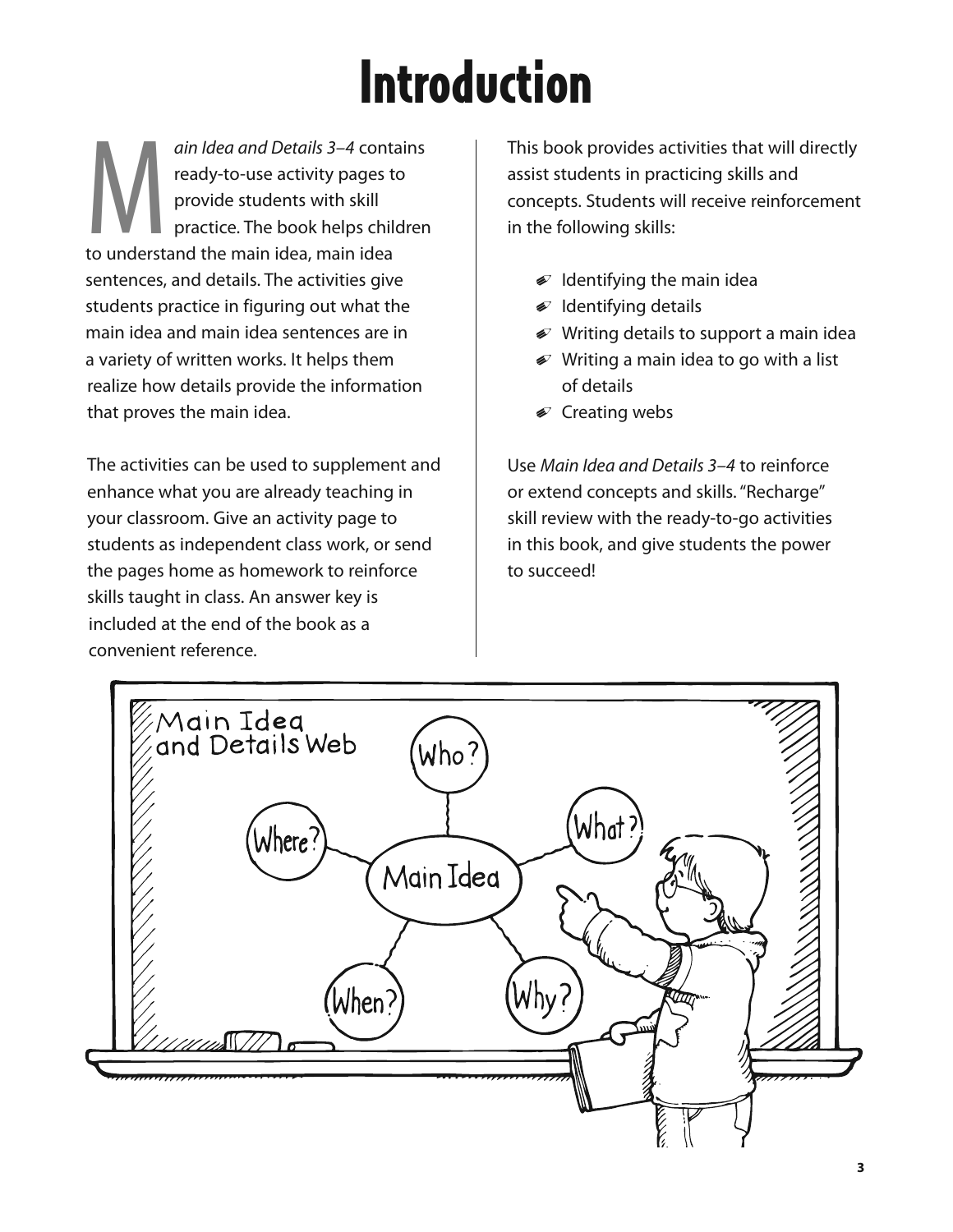| n 1<br>N<br>. <u>.</u><br>___ |  |
|-------------------------------|--|
|-------------------------------|--|

Writing a Main Idea Sentence

The **main idea** is the central thought or message. The **main idea sentence** is one sentence in the paragraph that states the main idea of the paragraph. The main idea sentence can be found in the beginning, middle, or even at the end of a paragraph. The main idea sentence "introduces" the reader to what the paragraph is about.

\_\_\_\_\_\_\_\_\_\_\_\_\_\_\_\_\_\_\_\_\_\_\_\_\_\_\_\_\_\_\_\_\_\_\_\_\_\_\_\_\_\_\_\_\_\_\_\_\_\_\_\_\_\_\_\_\_\_\_\_\_\_\_\_\_\_\_\_\_\_\_\_

\_\_\_\_\_\_\_\_\_\_\_\_\_\_\_\_\_\_\_\_\_\_\_\_\_\_\_\_\_\_\_\_\_\_\_\_\_\_\_\_\_\_\_\_\_\_\_\_\_\_\_\_\_\_\_\_\_\_\_\_\_\_\_\_\_\_\_\_\_\_\_\_

\_\_\_\_\_\_\_\_\_\_\_\_\_\_\_\_\_\_\_\_\_\_\_\_\_\_\_\_\_\_\_\_\_\_\_\_\_\_\_\_\_\_\_\_\_\_\_\_\_\_\_\_\_\_\_\_\_\_\_\_\_\_\_\_\_\_\_\_\_\_\_\_

\_\_\_\_\_\_\_\_\_\_\_\_\_\_\_\_\_\_\_\_\_\_\_\_\_\_\_\_\_\_\_\_\_\_\_\_\_\_\_\_\_\_\_\_\_\_\_\_\_\_\_\_\_\_\_\_\_\_\_\_\_\_\_\_\_\_\_\_\_\_\_\_

Example:

**Topic:** soccer **Main Idea Sentence:** There are many rules in the game of soccer. (The paragraph will explain the rules of playing soccer.)

Now you try.

**Topic:** dogs **Main Idea Sentence:** (What do you want to say about dogs?) \_\_\_\_\_\_\_\_\_\_\_\_\_\_\_\_\_\_\_\_\_

(The paragraph will \_\_\_\_\_\_\_\_\_\_\_\_\_\_\_\_\_\_\_\_\_\_\_\_\_\_\_\_\_\_\_\_\_\_\_\_\_\_\_\_\_)

**Topic:** chocolate **Main Idea Sentence:** (What do you want to say about chocolate?)

(The paragraph will \_\_\_\_\_\_\_\_\_\_\_\_\_\_\_\_\_\_\_\_\_\_\_\_\_\_\_\_\_\_\_\_\_\_\_\_\_\_\_\_\_)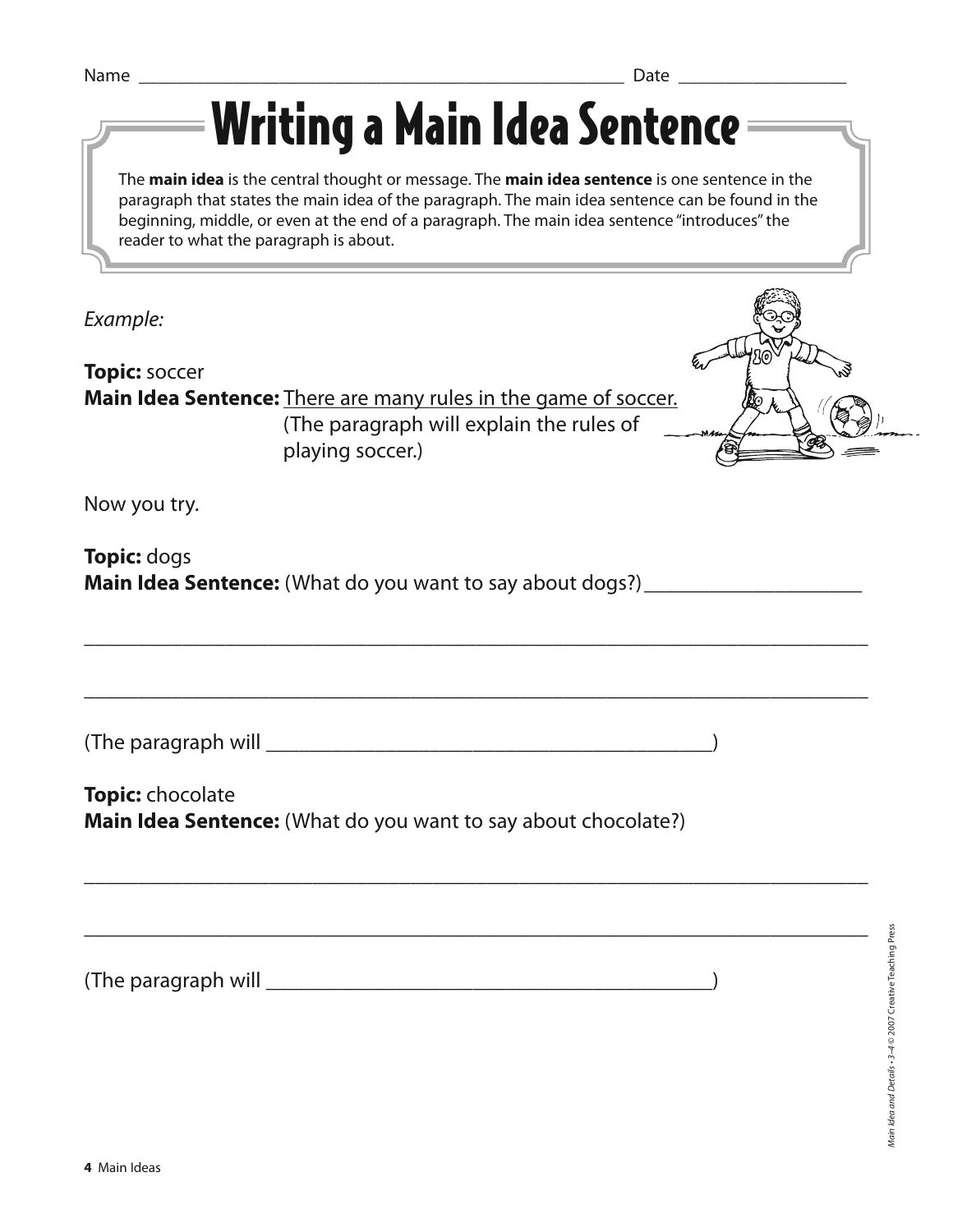### Stars and Stripes Forever

These three paragraphs tell different things about the American flag. Read each paragraph. Write one sentence that states the main idea of that paragraph. Write your sentence on the line above the paragraph.



### **Main Idea:** \_\_\_\_\_\_\_\_\_\_\_\_\_\_\_\_\_\_\_\_\_\_\_\_\_\_\_\_\_\_\_\_\_\_\_\_\_\_\_\_\_\_\_\_\_\_\_\_\_\_\_\_\_\_\_ 1

 The flag is an important symbol for U.S. citizens. It is often called the Stars and Stripes. Every day, students all over America begin each school day with the flag salute. When the president of the United States gives a speech on television, the flag stands proudly behind him. Every two years, the best athletes in the nation go to the Olympics. The Stars and Stripes lets the world know that these athletes are from America, the land of the free.



#### **Main Idea:** \_\_\_\_\_\_\_\_\_\_\_\_\_\_\_\_\_\_\_\_\_\_\_\_\_\_\_\_\_\_\_\_\_\_\_\_\_\_\_\_\_\_\_\_\_\_\_\_\_\_\_\_\_\_\_ 2

 The American flag has 50 white stars. Each star represents a state from the United States. In 1959, the fiftieth star was added when Hawaii became a state. There are 13 stripes on the flag. Seven are red, and six are white. These stripes represent the original 13 colonies of America. The first flag had 13 stars that formed a circle on the blue rectangle, which also represented the 13 original colonies.

#### **Main Idea:** \_\_\_\_\_\_\_\_\_\_\_\_\_\_\_\_\_\_\_\_\_\_\_\_\_\_\_\_\_\_\_\_\_\_\_\_\_\_\_\_\_\_\_\_\_\_\_\_\_\_\_\_\_\_\_ 3

 It is said that Betsy Ross, a seamstress in the upholstery business with her husband, John, made the first American flag after a visit from George Washington. She convinced George Washington to use a five-pointed star, rather than a six-pointed star, because she could make one with just one snip of her scissors on the folded fabric. This story has become an American legend because scholars cannot prove that she actually made the very first flag.

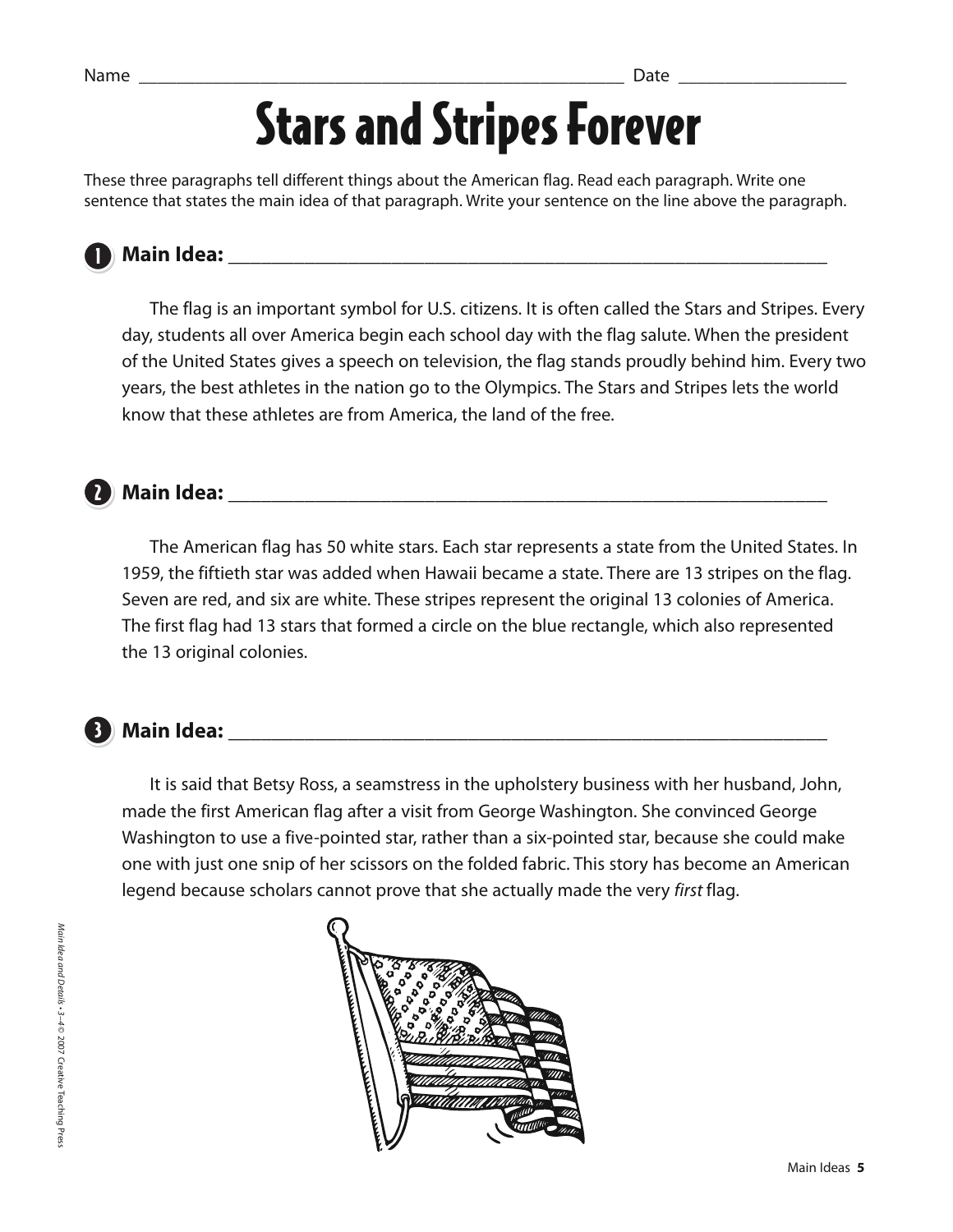# The Bald Eagle

**D**) Think about the details in the paragraph. Underline the main idea sentence for this paragraph.

 The American bald eagle is the national bird. It was chosen as a national emblem because the bird is the only eagle unique to North America. It has a long life, great strength, and majestic looks. It lives on the mountaintops, along the coast, or near lakes and rivers. It has unlimited freedom. It sweeps into the valleys or soars upward into the boundless space of the sky.

**7** Think about the details in the paragraph. Underline the main idea sentence for this paragraph.

 In the 1780s there was much discussion between the forefathers about which bird to choose to represent the country. Benjamin Franklin wanted the turkey to be the national bird. He thought the turkey was a much more "respectable animal." Mr. Franklin thought the eagle was a bird of "bad moral character" because it would steal the fish from a fishing-hawk after the hawk had worked hard to catch its dinner. But, in 1787, Congress officially adopted the eagle as the emblem of the United States.

**3** The main idea sentence is missing in the paragraph below. Think about what the details are describing. Write a main idea sentence.

#### **Main Idea** \_\_\_\_\_\_\_\_\_\_\_\_\_\_\_\_\_\_\_\_\_\_\_\_\_\_\_\_\_\_\_\_\_\_\_\_\_\_\_\_\_\_\_\_\_\_\_\_\_\_\_\_\_\_\_\_\_\_\_

 Its back and breast are covered with blackish-brown feathers. Its head, neck, and tail are covered with white feathers. The bald eagle's head is not actually "bald." It refers to the word piebald, which means "two colored, usually black and white." The male bald eagle has a body length from 30 to 34 inches. It weighs between 10 and 14 pounds. Its wingspan ranges from 72 to 85 inches (that's about 6 to 7 feet across!). Its beak is hooked at the tip for tearing its food, which is mainly fish. The edges of the beak are sharp, creating a cutting, scissorlike effect. Yet, even though the beak can be a strong weapon, an eagle can also use it to feed its baby chick, or groom its mate's feathers.

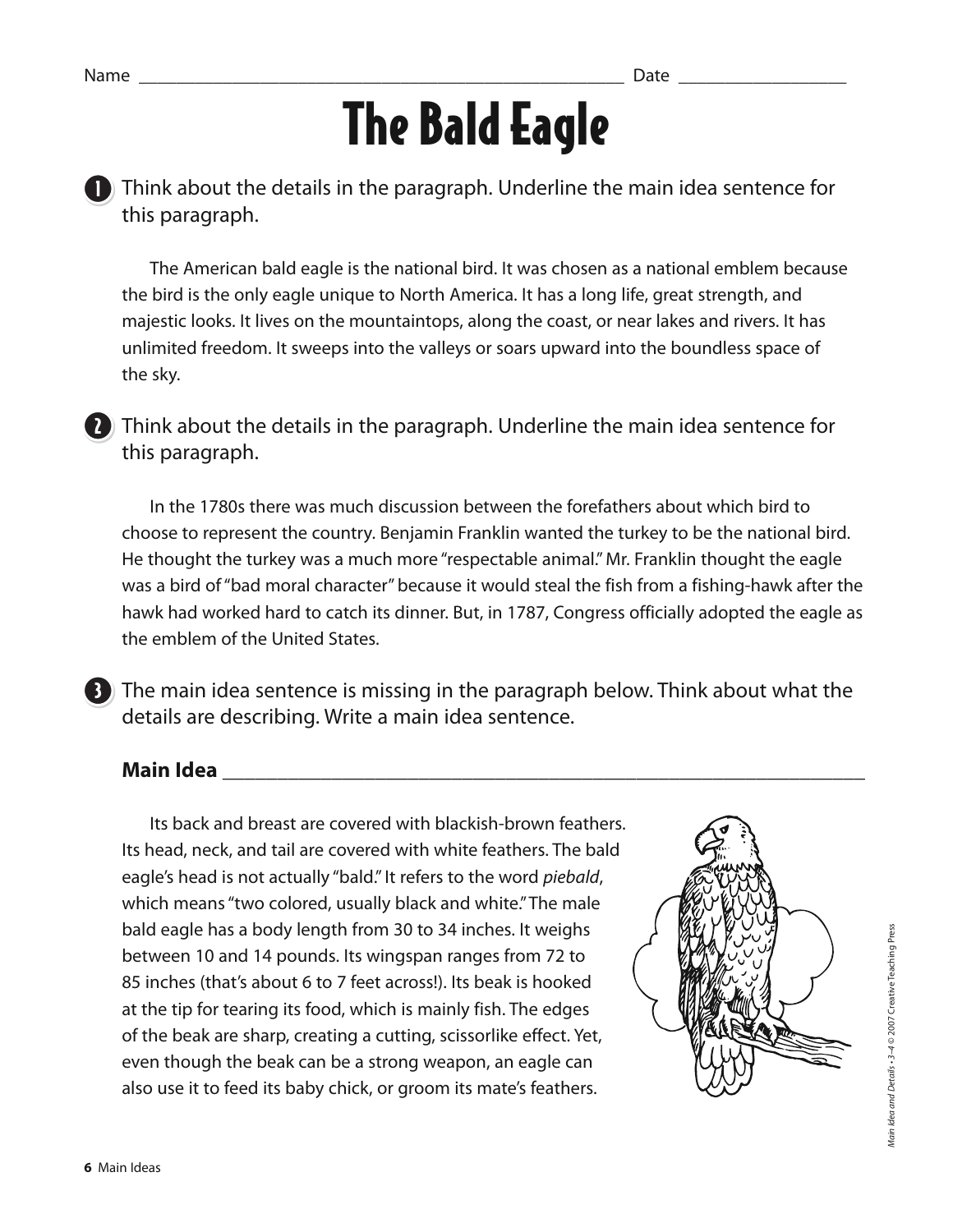1

2

3)

### Extra! Extra!

\_\_\_\_\_\_\_\_\_\_\_\_\_\_\_\_\_\_\_\_\_\_\_\_\_\_\_\_\_\_\_\_\_\_\_\_\_\_\_\_\_\_\_\_\_\_\_\_\_\_\_\_\_\_\_\_\_\_\_\_\_\_\_\_\_\_\_\_

The headlines of newspaper articles often tell the reader the main idea of the article. Read the newspaper articles. Write a headline for each article.

Most people know that dolphins are intelligent creatures, but new research<br>shows that bottlenose dolphins also use "names" to recognize one another.<br>Scientists have shown that each dolphin develops its own signature whistl shows that bottlenose dolphins also use "names" to recognize one another. Scientists have shown that each dolphin develops its own signature whistle in the first few weeks of life that helps others to identify it. A dolphin will call out its own name to let others know that it is near.

J. K. Rowling, author of the well-known Harry Potter series of novels, is doing<br>what she loves most. Writing is her passion. Although she has won many<br>awards and achieved great fame, she was not always successful. She sent what she loves most. Writing is her passion. Although she has won many awards and achieved great fame, she was not always successful. She sent her books to several publishers before any of them showed interest. Even so, she didn't give up. Now, she enjoys seeing everyone's enthusiasm for the characters she created as she receives fan mail from children and adults alike.

\_\_\_\_\_\_\_\_\_\_\_\_\_\_\_\_\_\_\_\_\_\_\_\_\_\_\_\_\_\_\_\_\_\_\_\_\_\_\_\_\_\_\_\_\_\_\_\_\_\_\_\_\_\_\_\_\_\_\_\_\_\_\_\_\_\_\_\_

\_\_\_\_\_\_\_\_\_\_\_\_\_\_\_\_\_\_\_\_\_\_\_\_\_\_\_\_\_\_\_\_\_\_\_\_\_\_\_\_\_\_\_\_\_\_\_\_\_\_\_\_\_\_\_\_\_\_\_\_\_\_\_\_\_\_\_\_

Bald eagles have been on the endangered species list for many years.<br>
However, with the help of people who have passed laws to protect the<br>
birds and their natural habitats, the population of this splendid bird ha<br>
rebound However, with the help of people who have passed laws to protect the birds and their natural habitats, the population of this splendid bird has rebounded. Thousands now soar over the blue skies close to coastlines. There is even talk about whether the bald eagle should be removed from the endangered species list. Some people argue that if the species is removed from the list, people will lose interest in the bird, and the population will decline again.

 $\overline{a}$ 

 $\left. \begin{array}{c} \mathbf{1}_{I_{I_{i}}}\end{array} \right|$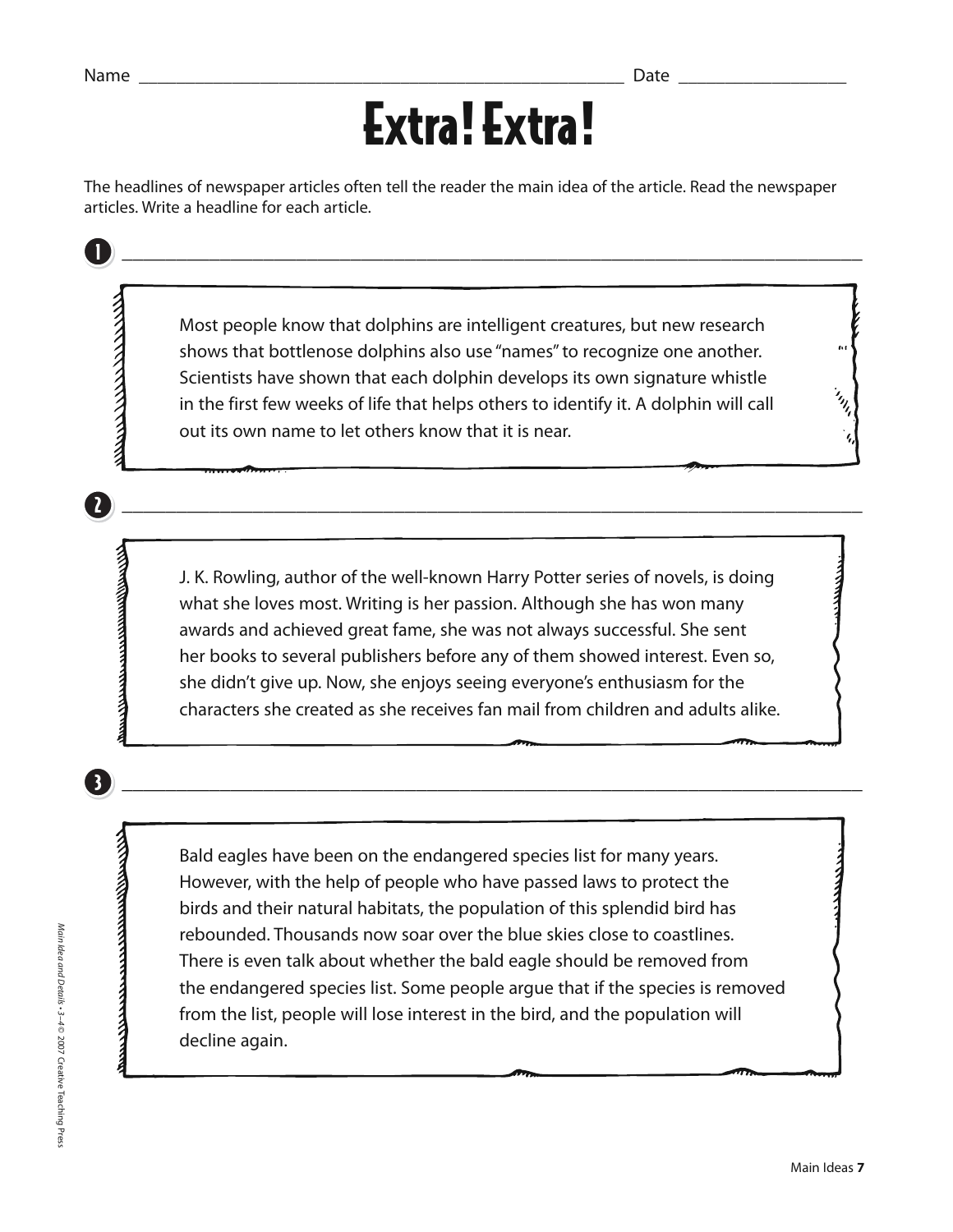### Main Idea Tree Diagram

Read each detail in the tree diagrams. Fill in the main idea (the big picture) that comes to mind after reading all of the details.

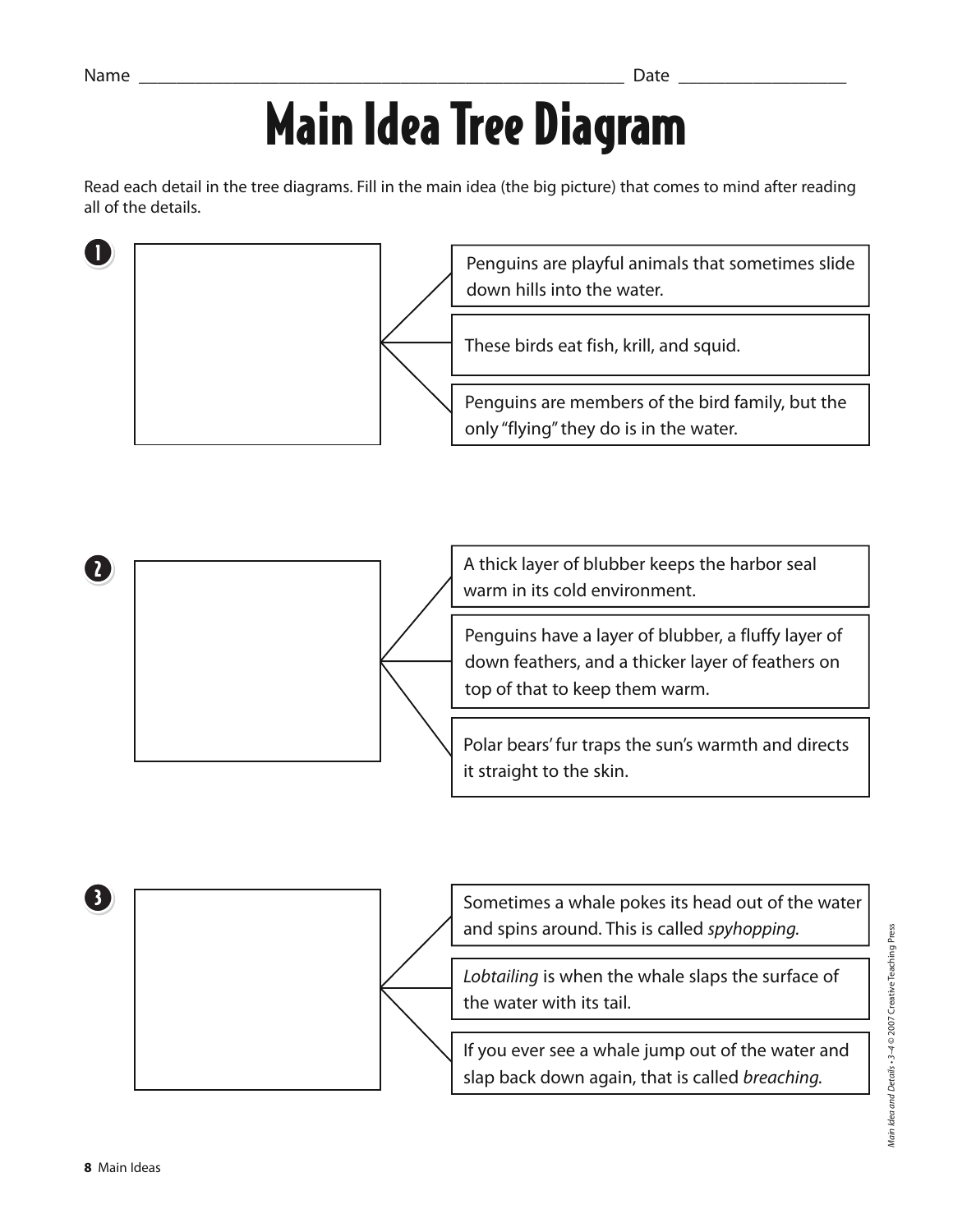### Name \_\_\_\_\_\_\_\_\_\_\_\_\_\_\_\_\_\_\_\_\_\_\_\_\_\_\_\_\_\_\_\_\_\_\_\_\_\_\_\_\_\_\_\_\_\_\_\_\_\_\_\_ Date \_\_\_\_\_\_\_\_\_\_\_\_\_\_\_\_\_\_ The Main Idea of the Maxims

Benjamin Franklin pretended he was a poor man named Richard writing to the public in Poor Richard's Almanack. In the almanac, he gave advice in little sayings called **maxims**. These little sayings are filled with meaning and are like main ideas. Match the story with the maxim that best describes its meaning.



- **A.** Early to bed and early to rise, makes a man healthy, wealthy, and wise.
- **B.** He who lies down with dogs, shall rise up with fleas.
- **C.** Hunger never saw bad bread.
- Donny went with some new friends to a video arcade. When they ran out of money, his new friends started to plan how to take other people's money so they could keep playing games. Donny usually followed the rules, but not that day. When he was caught stealing, a police officer took him home and told his mother what he had done. The owner of the video arcade banned Donny from the arcade, and his mother grounded him for a month.
- Michael looked forward to the start of each day. He always wanted to see how much he could get done before the sun went down. He worked very hard, and it paid off. He was able to provide a good home and healthy food for his family. His neighbors admired him and often asked him for advice. 2
	- \_\_\_\_\_\_ Charlie was a very picky eater. She would only eat one kind of cereal, one kind of fruit, and one kind of vegetable. She would say, "That one is too sweet," or "That one is too sour." She disliked wheat bread more than anything. One day, she ran out of money and could not buy anything to eat at all. Finally, when a man offered her the wheat bread he did not use, she took it and said, "Thank you." And she gobbled it up.

3

1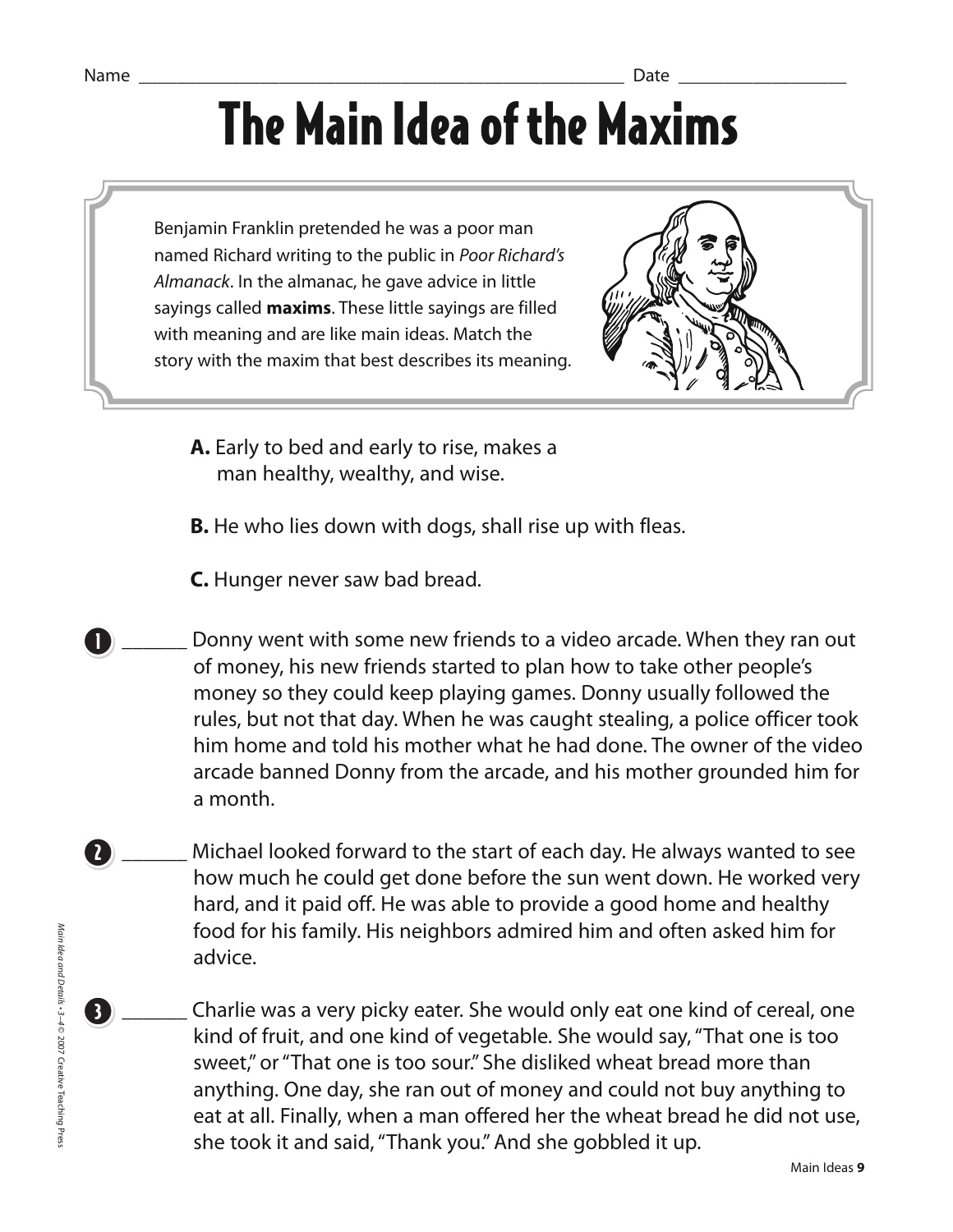# The Most Important Meal of the Day

 After picking out and eating the soggy marshmallows from your Lucky Charms, you crunch on the oat cereal. But did you ever wonder where that box of Lucky Charms came from? It was made in the great state of Minnesota, by the General Mills Company. General Mills was created in 1928, and it is still going strong today. One reason for its success is that wheat, corn, and rice are some of the natural resources in Minnesota. So the next time you sit down to a bowl of Honey Nut Cheerios, Trix, or Lucky Charms, give a salute to the General Mills Company for providing you with a delicious breakfast!

Write **who** the paragraph was about, **what** happened that was important, **where** it happened, **when** it happened, and **why** it was important. Then write the main idea.

| Why? $\overline{\phantom{a}}$ |  |  |
|-------------------------------|--|--|
|                               |  |  |
|                               |  |  |